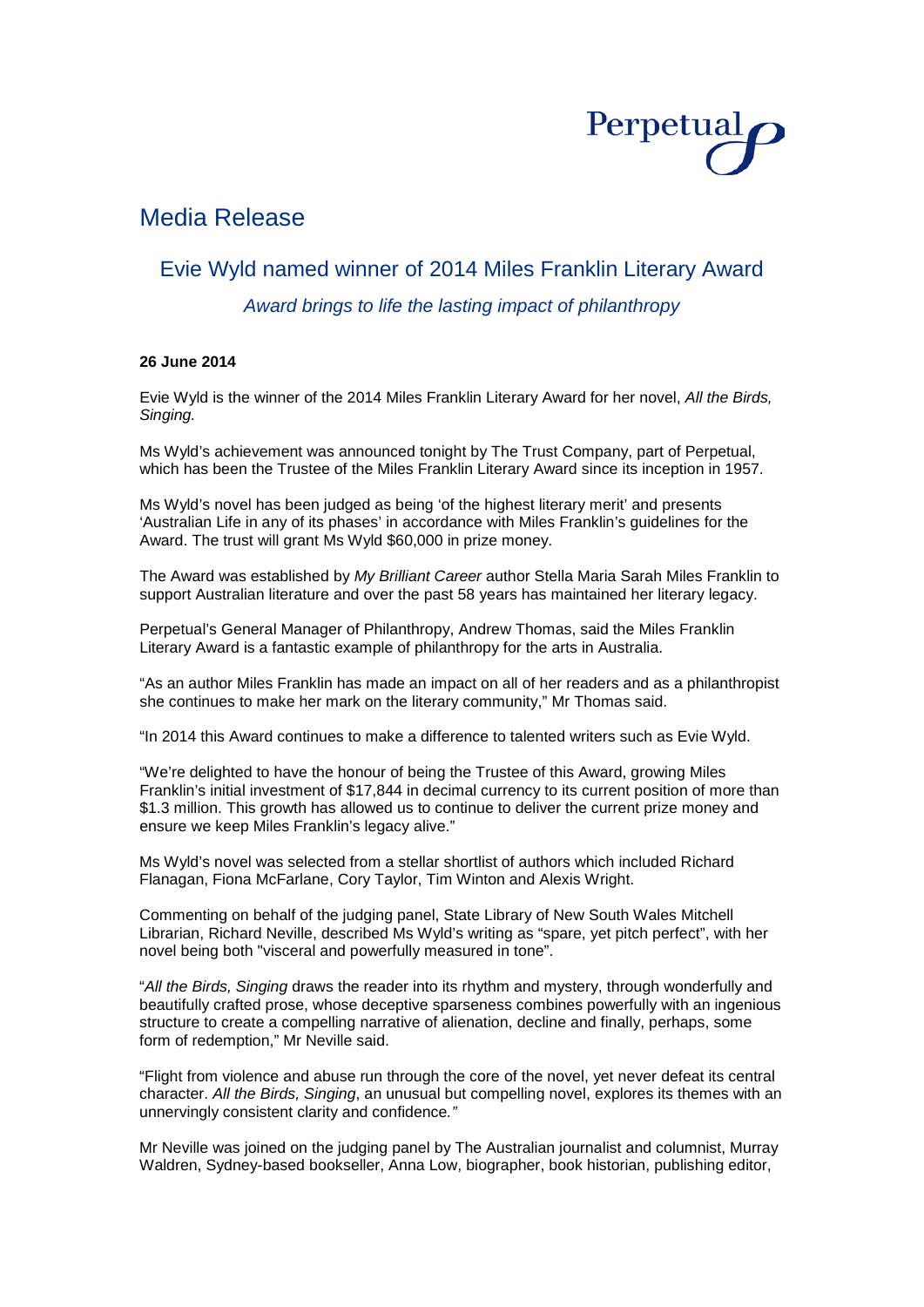and Queensland Writers Centre founding chair, Craig Munro, and Emeritus Professor, Susan Sheridan.

*Join the Miles Franklin conversation on Twitter with #milesfranklin or follow @\_milesfranklin*

*To view a video of the 2014 shortlist including interviews with authors, Andrew Thomas from Perpetual and Miles Franklin judge Richard Neville, please visit* <http://www.milesfranklin.com.au/>